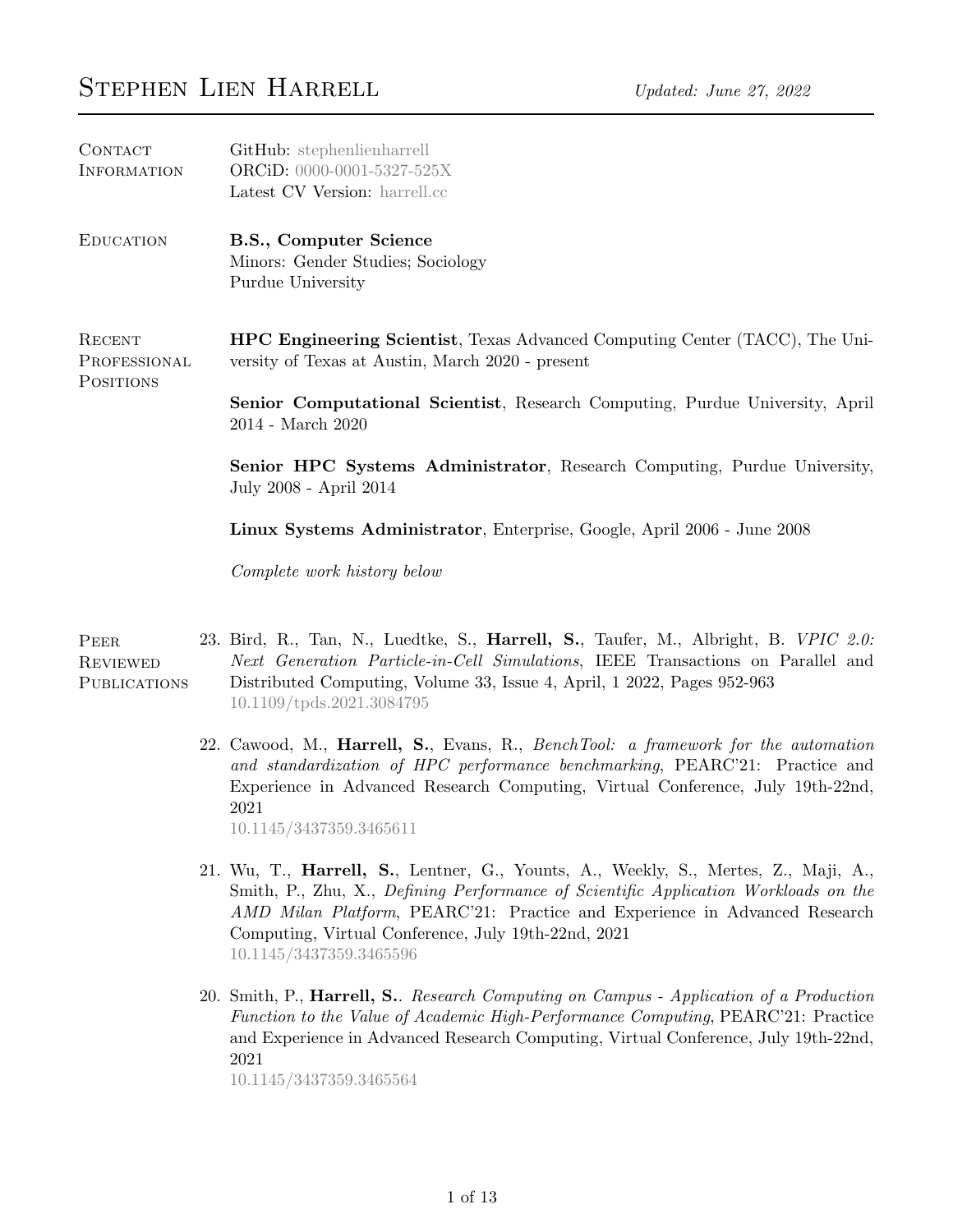- 19. Ruhela, A., Harrell, S., Evans, R., Zynda, G., Fonner, J., Vaughn, M., Minyard, T., Cazes, J., Characterizing Containerized HPC Application Performance at Petascale on CPU and GPU Architectures, ISC High Performance, June 24th-Jul 2nd, 2021 [10.1007/978-3-030-78713-4](http://doi.org/10.1007/978-3-030-78713-4_22) 22
- 18. Evans, R., Cawood, M., Harrell, S., Huang, L., Liu, S., Lu, C., Ruhela, A., Wang, I., Zhang, Z., Optimizing GPU-enhanced HPC System and Cloud Procurements for Scientific Workloads, ISC High Performance, June 24th-July 2nd, 2021 [10.1007/978-3-030-78713-4](http://doi.org/10.1007/978-3-030-78713-4_17) 17
- 17. Ruhela, A., Vaughn, M., Harrell, S., Zynda, G., Fonner, J., Evans, R., Minyard, T., Containerization on Petascale HPC Clusters The International Conference for High Performance Computing, Networking, Storage, and Analysis (SC20), November 16th-19th, 2020. [10.26153/tsw/12168](http://doi.org/10.26153/tsw/12168)
- 16. Kumar, R., Jha, S., Mahgoub, A., Kalyanam, R., Harrell, S., Song, X. C., Kalbarczyk, Z., Kramer, W., Iyer, R., Bagchi, S. The Mystery of the Failing Jobs: Insights from Operational Data from Two University-Wide Computing Systems", 2020 50th Annual IEEE/IFIP International Conference on Dependable Systems and Networks (DSN), Valencia, Spain. Jun 29th-Jul 2nd, 2020 [10.1109/DSN48063.2020.00034](https://doi.org/10.1109/DSN48063.2020.00034)
- 15. Younts, A., Harrell, S. "Teaching HPC System Administrators", Journal of Computational Science Education, Volume 11, Issue 1, Pages 100-105, 2020 [10.22369/issn.2153-4136/11/1/16](https://doi.org/10.22369/issn.2153-4136/11/1/16)
- 14. Harrell, S., Hillery, E., Zhu, X. "Introducing Novices to Scientific Parallel Computing", Journal of Computational Science Education, Volume 11, Issue 1, Pages 88-92, 2020 [10.22369/issn.2153-4136/11/1/14](https://doi.org/10.22369/issn.2153-4136/11/1/14)
- 13. Thota, A., Weakley, L.M., Fulton, B., Younts, A., Harrell, S., Dennis, H.E., Huber, L., Michael, S., Snapp-Childs, W., Dietz, D., Phillips, C., Zhu, X. "Research Computing Desktops: Demystifying Research Computing for Non-Linux Users", PEARC19: Proceedings of the Practice and Experience in Advanced Research Computing 2019, Chicago, IL. July 28th-August 1st, 2019 [10.1145/3332186.3332206](https://doi.org/10.1145/3332186.3332206)
- 12. Smith, P., Harrell, S., Younts, A., Zhu, X. "Community Clusters or the Cloud: Continuing Cost Assessment of On-premises and Cloud HPC in Higher Education" PEARC19: Proceedings of the Practice and Experience in Advanced Research Computing 2019 on Sustainability, Success and Impact, Chicago, IL, July 28th - August 1st, 2019

[10.1145/3332186.3333155](https://doi.org/10.1145/3332186.3333155)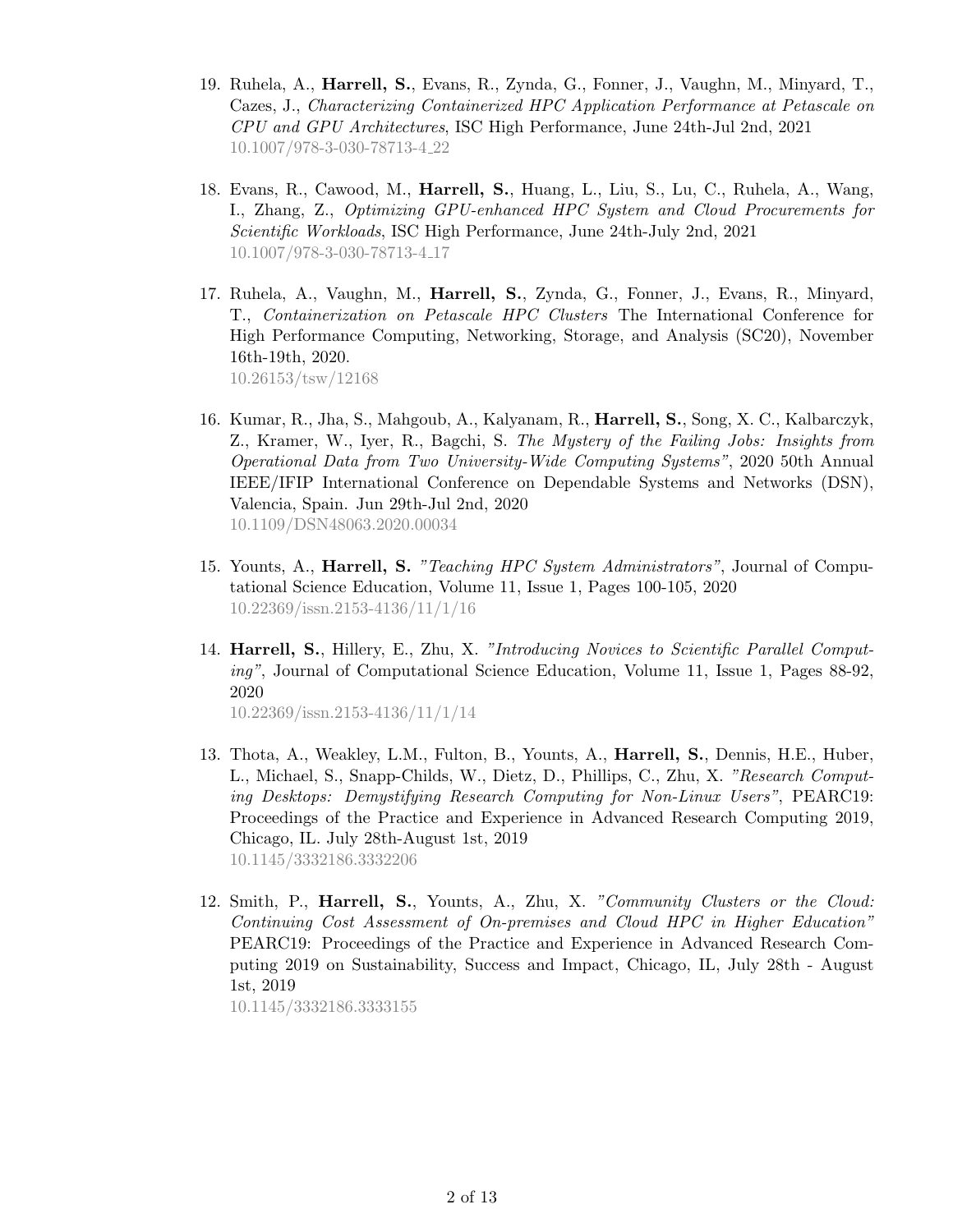- 11. Harrell, S., Kitson, J., Bird, R., Pennycook, J., Sewall, J., Jacobsen, D., Asanza, D., Hsu, A., Kim, H., Robey, R. "Effective Performance Portability", P3HPC18: International Workshop on Performance, Portability and Productivity in HPC, Dallas, TX. November 16th, 2018 [10.1109/P3HPC.2018.00006](https://doi.org/10.1109/P3HPC.2018.00006)
- 10. Harrell, S., Brazil, M., Younts, A., Dietz, D., Smith, P., Gough, E., Zhu, X., Adino, G. "Mentoring Undergraduates into Cyber-Facilitator Roles", PEARC18: Proceedings of the Practice and Experience in Advanced Research Computing 2018 on Sustainability, Success and Impact, Pittsburgh, PA. July 22nd-26th, 2018 [10.1145/3219104.3219138](https://doi.org/10.1145/3219104.3219138)
- 9. Grant, R., Smith, S., Harrell, S., Younts, A., Smith, P. "Windows-based Workflows on Linux-based Beowulf Clusters", PEARC18: Proceedings of the Practice and Experience in Advanced Research Computing 2018 on Sustainability, Success and Impact, Pittsburgh, PA. July 22nd-26th, 2018 [10.1145/3219104.3219118](https://doi.org/10.1145/3219104.3219118)
- 8. Harrell, S., Howard, A. "Hybrid HPC Cloud Strategies from the Student Cluster Competition", 2018 IEEE 11th International Conference on Cloud Computing (CLOUD), San Francisco, CA. July 2nd-7th, 2018 [10.1109/CLOUD.2018.00031](https://doi.org/10.1109/CLOUD.2018.00031)
- 7. Smith, P., St. John, J., Harrell, S. "There and Back Again: A Case Study of Configuration Management of HPC", HPCSYSPROS17: HPC Systems Professionals Workshop, Denver, CO. November 13th, 2017 [10.1145/3155105.3155110](https://doi.org/10.1145/3155105.3155110)
- 6. Akin, D., Belgin, M., Bouvet, T., Bright, N., Harrell, S., Haymore, B., Jennings, M., Knepper, R., LaPine, D., (Cherry), F., Maji, A., Neeman, H., Reynolds, R., Sherman, A., Showerman, M., Tillotson, J., Towns, J., Turner, G., Zimmerman, B. "Linux Clusters Institute Workshops: Building the HPC and Research Computing Systems Professionals Workforce.", HPCSYSPROS17: HPC Systems Professionals Workshop, Denver, CO. November 13th, 2017 [10.1145/3155105.3155108](https://doi.org/10.1145/3155105.3155108)
- 5. Baldwin, M., Zhu, X. Smith, P., Harrell, S., Skeel, R., Maji, A. "Scholar: A Campus HPC Resource to Enable Computational Literacy", EduHPC-16: Workshop on Education for High-Performance Computing, Salt Lake City, UT. November 14th, 2016 [10.1109/EduHPC.2016.009](https://doi.org/10.1109/EduHPC.2016.009)
- 4. Mitra, S., Javagal, S., Maji, A., Gamblin, T., Moody, A., Harrell, S., Bagchi, S. "A Study of Failures in Community Clusters: The Case of Conte", 7th IEEE International Workshop on Program Debugging (IWPD 2016), Ottawa, Canada, October 23rd-27th, 2016

[10.1109/ISSREW.2016.7](https://doi.org/10.1109/ISSREW.2016.7)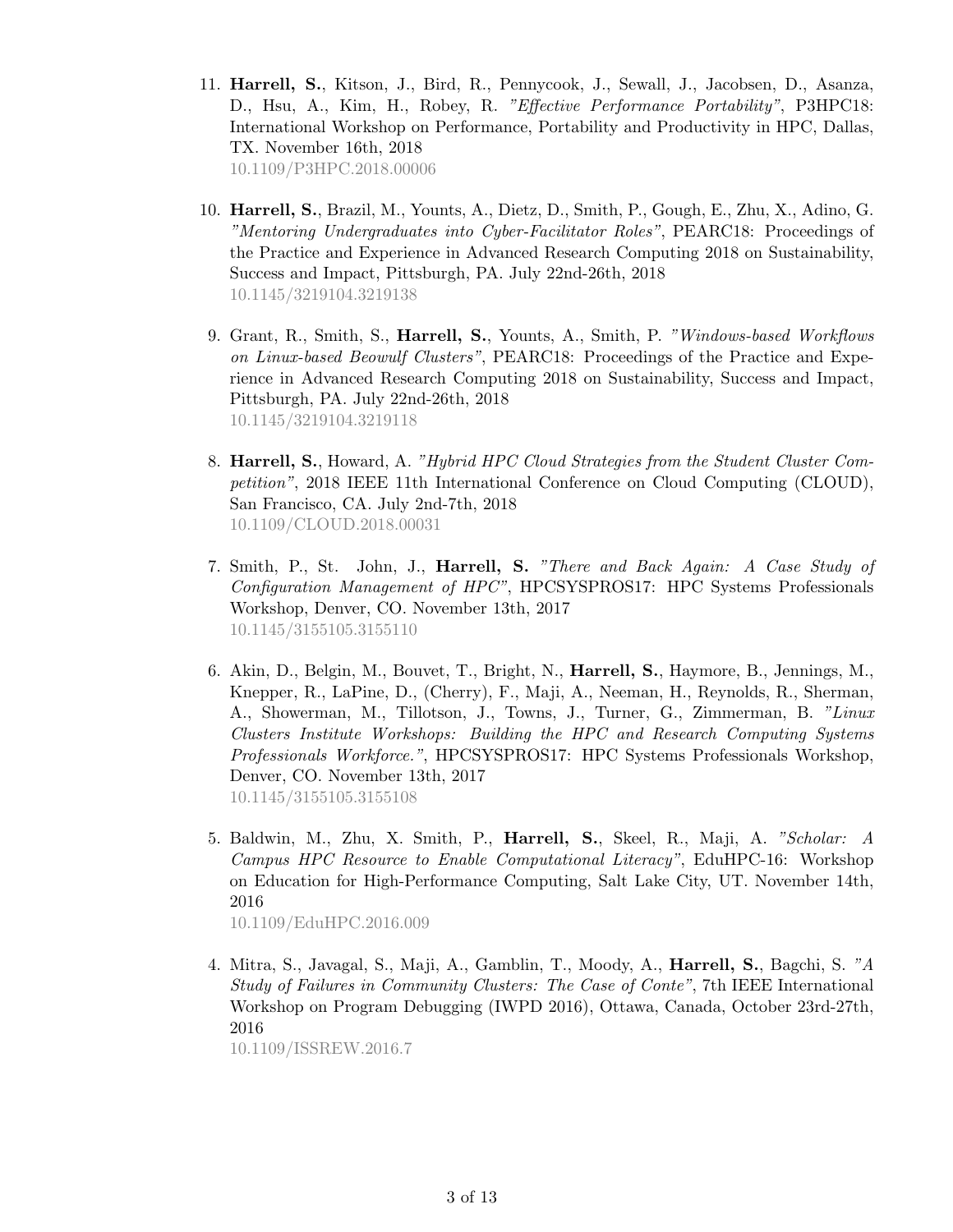|                                | 3. Harrell, S., Nam, H. A., Vergara, V., Keville, K., Kamalic, D "Student Cluster Com-<br>petition: A Multi-disciplinary Undergraduate HPC Educational Tool", EduHPC-15:<br>Workshop on Education for High-Performance Computing, Austin, TX. November<br>16th, 2015<br>10.1145/2831425.2831428                                          |
|--------------------------------|------------------------------------------------------------------------------------------------------------------------------------------------------------------------------------------------------------------------------------------------------------------------------------------------------------------------------------------|
|                                | 2. Harrell, S., Smith, P., Smith, D., Hoefler, T., Labutina, A., Overmyer, T. "Methods"<br>of Creating Student Cluster Competition Teams", TeraGrid 2011. Salt Lake City, UT.<br>July 18th-21st, 2011<br>10.1145/2016741.2016795                                                                                                         |
|                                | 1. Carlyle, A., <b>Harrell, S.</b> , Smith, P. "Cost-effective HPC: The Community or the<br>$Cloud$ <sup>2</sup> ", IEEE International Conference on Cloud Computing Technology and Science.<br>Indianapolis, IN. November 30th-December 3rd, 2010<br>10.1109/CloudCom.2010.115                                                          |
| <b>GRANTS</b><br>AWARDED       | <b>PI</b> at the Texas Advanced Computing Center (TACC) within the NSF Program "CISE<br>Community Research Infrastructure" on the collaborative (Purdue/TACC) grant, Open<br>Computer System Usage Repository and Analytics Engine. (2020)<br>Purdue Award $\#2016704$ , TACC Award $\#2016608$                                          |
|                                | <b>Subaward Manager</b> for the Texas Advanced Computing Center on a subaward within<br>the NSF Program "Advanced Cyberinfrastructure Coordination Ecosystem: Services $\&$<br>Support (ACCESS)" on the grant Track 4: Advanced CI Coordination Ecosystem: Mon-<br><i>itoring and Measurement Services.</i> (2022)<br>Award $\#$ 2137603 |
| <b>RESEARCH</b><br>FELLOWSHIPS | Information Science and Technology Institute Fellowship for the Parallel Com-<br>puting Summer Research Internship within the National Security Education Center at<br>Los Alamos National Laboratory (2018)                                                                                                                             |
| AWARDS                         | <b>Traxler Family Award for Community Service</b><br>HPC System Professionals Workshop, 2021                                                                                                                                                                                                                                             |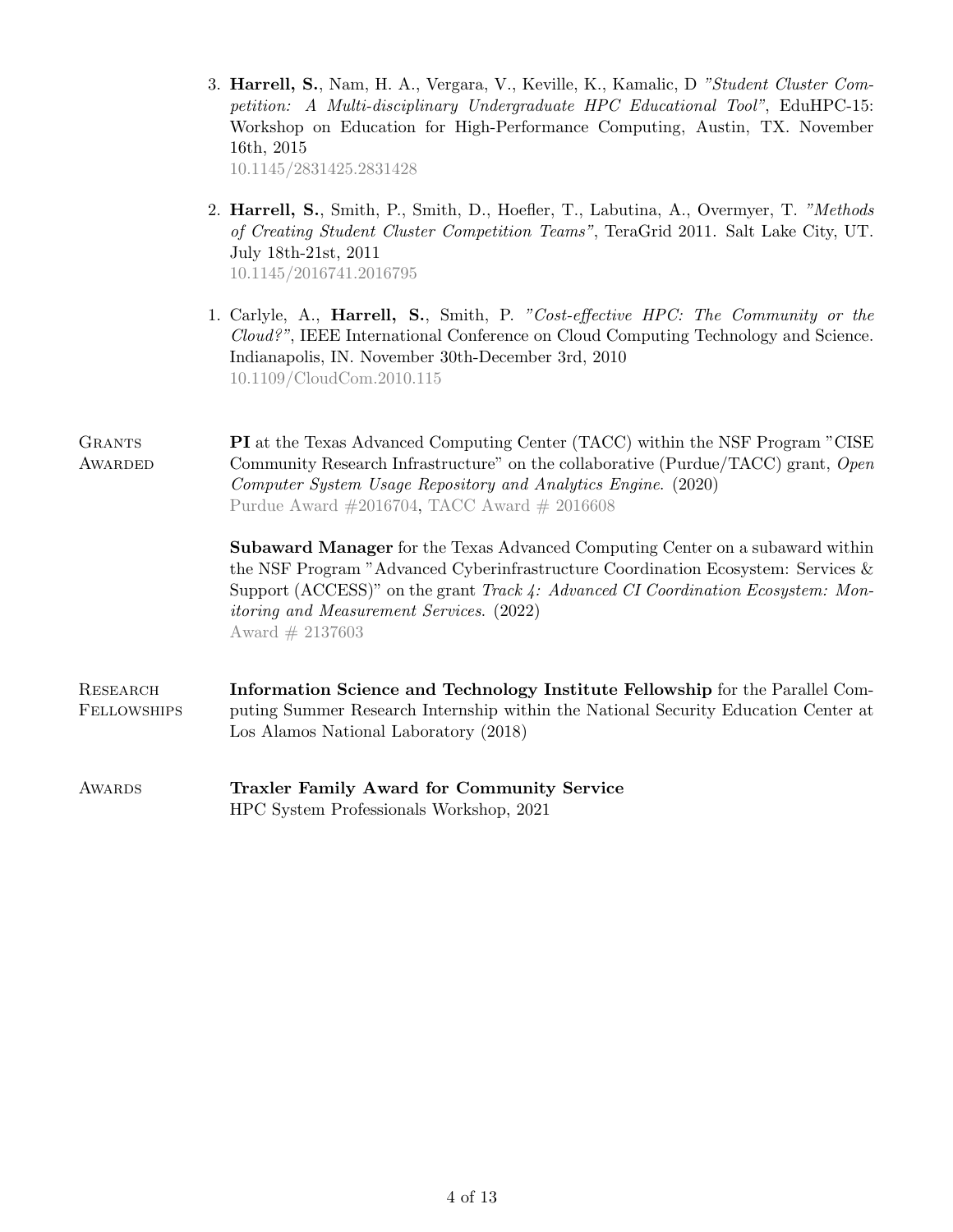### Special Section Guest Editor for

PROFESSIONAL Service and **MEMBERSHIP** 

Harrell, S., Michael, S., Maltzahn, C., "Advancing Adoption of Reproducibity in HPC: A Preface to the Special Section", IEEE Transactions on Parallel and Distributed Systems, Volume 33, Issue 9, September 2022, Pages 2011-2013 [10.1109/tpds.2021.3128796](https://doi.org/10.1109/tpds.2021.3128796)

Plale, B., Harrell, S. "Transparency and Reproducibility Practice in Large-scale Computational Science: A Preface to the Special Section", IEEE Transactions on Parallel and Distributed Systems, Volume 32, Issue 11, November 2021, Pages 2607- 2608

[10.1109/tpds.2021.3058393](https://doi.org/10.1109/TPDS.2021.3058393)

Garrett, C. Kris, Harrell, S., Heroux, M. "Special Issue on SCC17 Reproducibility Initiative.", Parallel Computing, Volume 79, November 2018, Pages 48-49 [10.1016/j.parco.2018.10.001](https://doi.org/10.1016/j.parco.2018.10.001)

NSF Panel Reviewer for the Directorate for Computer and Information Science and Engineering (2022)

Executive Assistant for the International Conference for High Performance Computing, Networking, Storage and Analysis [SC] (2023)

# Committee Chair for

ACM SIGHPC Computational & Data Science Fellowship (2021 - Present)

Families@SC program at the International Conference for High Performance Computing, Networking, Storage and Analysis [SC] (2022)

Reproducibility Journal Special Issue at the International Conference for High Performance Computing, Networking, Storage and Analysis [SC] (2018, 2020, 2021)

Registration, Store and Merchandise at the International Conference for High Performance Computing, Networking, Storage and Analysis [SC] (2021 (Vice))

Reproduciblity Challenge at the International Conference for High Performance Computing, Networking, Storage and Analysis [SC] (2016, 2020)

Exhibitor Forum at the International Conference for High Performance Computing, Networking, Storage and Analysis [SC] (2018, 2020)

Intel Extreme Performance Users Group Annual Conference [IXPUG] (2020)

Students@SC program at the International Conference for High Performance Computing, Networking, Storage and Analysis [SC] (2019)

Facilitation of Advanced Research Computing Track at the Practice and Experience in Advanced Research Computing Conference [PEARC] (2019)

Program at the HPC Systems Professionals Workshop [HPCSYSPROS] (2018)

Technical Papers at the Practice and Experience in Advanced Research Computing Conference [PEARC] (2018)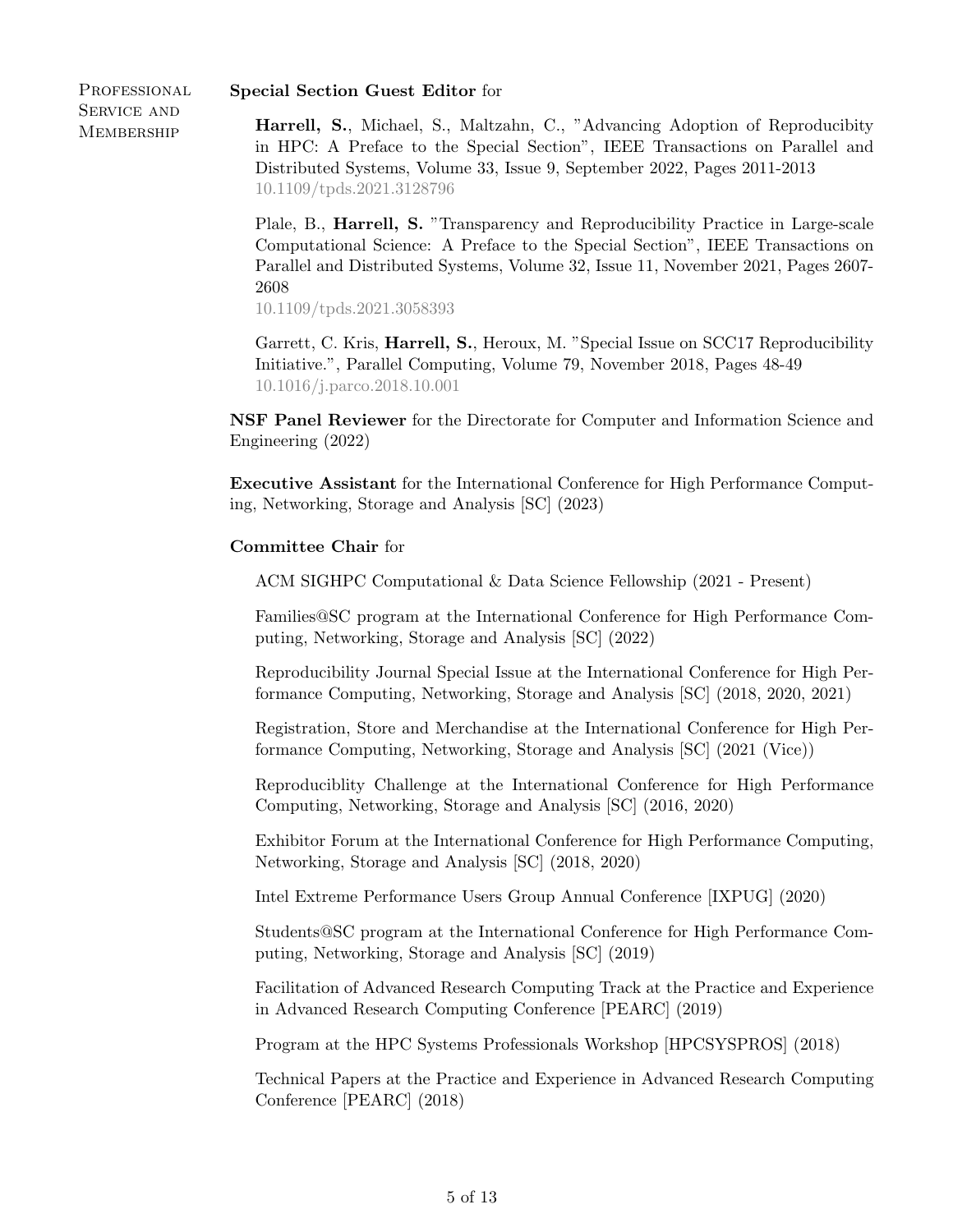Student Cluster Competition at the International Conference for High Performance Computing, Networking, Storage and Analysis [SC] (2015 (Deputy), 2016, 2017)

#### Program Committee Member for

Tutorials at the International Conference at the High Performance Computing, Networking, Storage and Analysis [SC] (2021)

Technical Papers at the Practice and Experience in Advanced Research Computing Conference [PEARC] (2018, 2019, 2021)

Reproducibility Challenge/ACM Results Replicated badge at the International Conference for High Performance Computing, Networking, Storage and Analysis [SC] (2016, 2017, 2018, 2019, 2020, 2021)

EDUCAUSE Annual Conference (2019)

Student Cluster Competition at the International Conference for High Performance Computing, Networking, Storage and Analysis [SC] (2015, 2018)

Student Volunteers at the International Conference for High Performance Computing, Networking, Storage and Analysis [SC] (2017, 2018)

HPC Systems Professionals Workshop [HPCSYSPROS] (2016)

Senior Member of the Association of Computing Machinery (ACM)

Student Program Coordinator for Special Interest Group High Performance Computing (SIGHPC), Association of Computing Machinery (ACM), Aug 2019 - Present

Steering Committee Member for the OpenHPC Technical Steering Committee (2020 - 2021)

# Organizing Committee Member for

Virtual Logistics Operations at the High Performance Computing, Networking, Storage and Analysis [SC] (2021)

ACM SIGHPC Systems Professionals Workshop [HPCSYSPROS] (Co-Located with SC) (2016, 2019, 2020, 2021)

ACM SIGHPC Systems Professionals Symposium (Co-Located with PEARC) (2019, 2021)

### Ad-Hoc Reviewer for

NSF Frontera Allocation Proposals: Large Resource Allocation (LRAC), Large Scale Community Partnerships (LSCP), and Pathways (2020 - Present)

ACM SIGHPC/Intel Computational & Data Science Fellowship (2018 - Present)

NSF/Internet2 Exploring Clouds for Acceleration of Science Program (2019)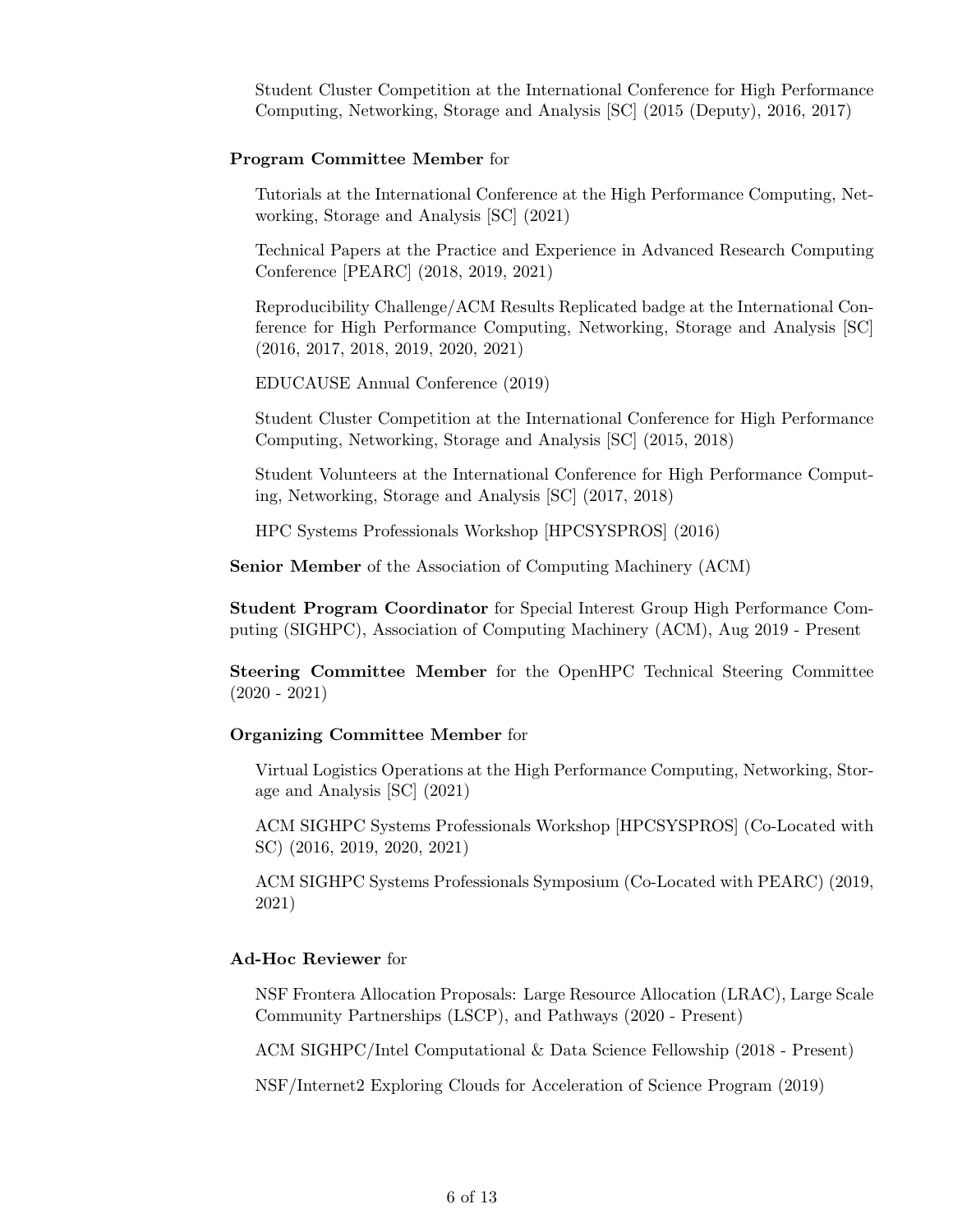XSEDE Expert Mentoring Producing Opportunities for Work, Education, and Research (EMPOWER) (2019)

Secretary for System Professionals Virtual Chapter, Special Interest Group High Performance Computing (SIGHPC), Association of Computing Machinery (ACM), June 2018 - June 2020

Deputy Regional Campus Champion for XSEDE Campus Champions Region 6 (2017-2020)

Student Cluster Competition Team Advisor for the Purdue team at SC10, SC11, SC12, ISC13, SC13, ASC14, SC14 and ISC15

#### **INVITED**

PRESENTATIONS "Estimating Containerization Overheads on multi-Petaflop CPU and GPU HPC platforms" Ruhela, A., Harrell, .S, Energy High Performance Computing Conference, Houston, TX, March 1-3, 2022.

> "VPIC 2.0: High-Performance Particle-in-Cell on Modern Hardware Architectures" Luedtke, S., Bird, R., Tan, N., Harrell, S., Taufer, M., Albright, B., 63rd Annual Meeting of the American Physical Society Division of Plasma Physics, Pittsburgh, PA November, 8th-12th, 2021.

> "Containerized Application Performance at Petascale" Evans, T., Ruhela, A., Harrell, S. BigHPC Webinar Series - On the Road to HPC: Major Challenges and New Opportunities, Presented Online, July 22nd, 2021. [\(Webinar\)](https://www.youtube.com/watch?v=mBsdI0iQWMU)

> "VPIC: Performance Portability on Modern Hardware Architectures" Luedtke, S., Bird, R., Tan, N., Harrell, S., Taufer, M., Albright, B., SIAM Conference on Computational Science and Engineering 2021 (CSE21), Presented Online, March 1st-5th, 2021.

> "SC20 Virtual Student Cluster Competition Reproducibility Challenge Webinar" Harrell, S., Taufer, M., Plale, B., Vergara, V., Michael, S., Hidayetoglu, M., Bicer, T., Presented Online, August 6th, 2020. [\(Webinar\)](https://teknikal.org/resume/pub/VSCC-Reproducibility-Webinar.mp4)

> "Utilization of Iot and Cloud-Edge Technologies for the Continuous Measurement of Emissions from Fertilized Fields" Grant, R. H., Lin, C.-H., Johnston, C. T., Harrell, S., Zuelly, B., Maji, A. K., and Smith, C. B. The American Society of Agronomy, Crop Science Society of America and Soil Science Society of America Annual Meetings, San Antonio, TX, November 13th, 2019. [\(Presentation Video\)](https://teknikal.org/resume/pub/UtilizationOfIOTAndCloud-EdgeTechnologiesForTheContinuousMeasurementOfEmissionsFromFertilizedFields.mp4)

> "Educating and Training Students for Roles as HPC Systems Professionals" Harrell, S. at workshop on Community Building for High-Performance Computing Curriculum Development (CBHPCCD19), Tulsa, OK, June 11th, 2019. [\(Presentation\)](https://teknikal.org/resume/pub/EducatingSYSPROStudents.pdf)

> "Interactive Supercomputing" Panel Presentation with Thota, A., Harrell, S., Younts, A., Guilfoo, B., Paschke, S. at the Midwest Research Computing Consortium Meeting, May 23rd, 2019. [\(Presentation\)](https://teknikal.org/resume/pub/MWRCCMeetingInteractiveSupercomputing.pdf)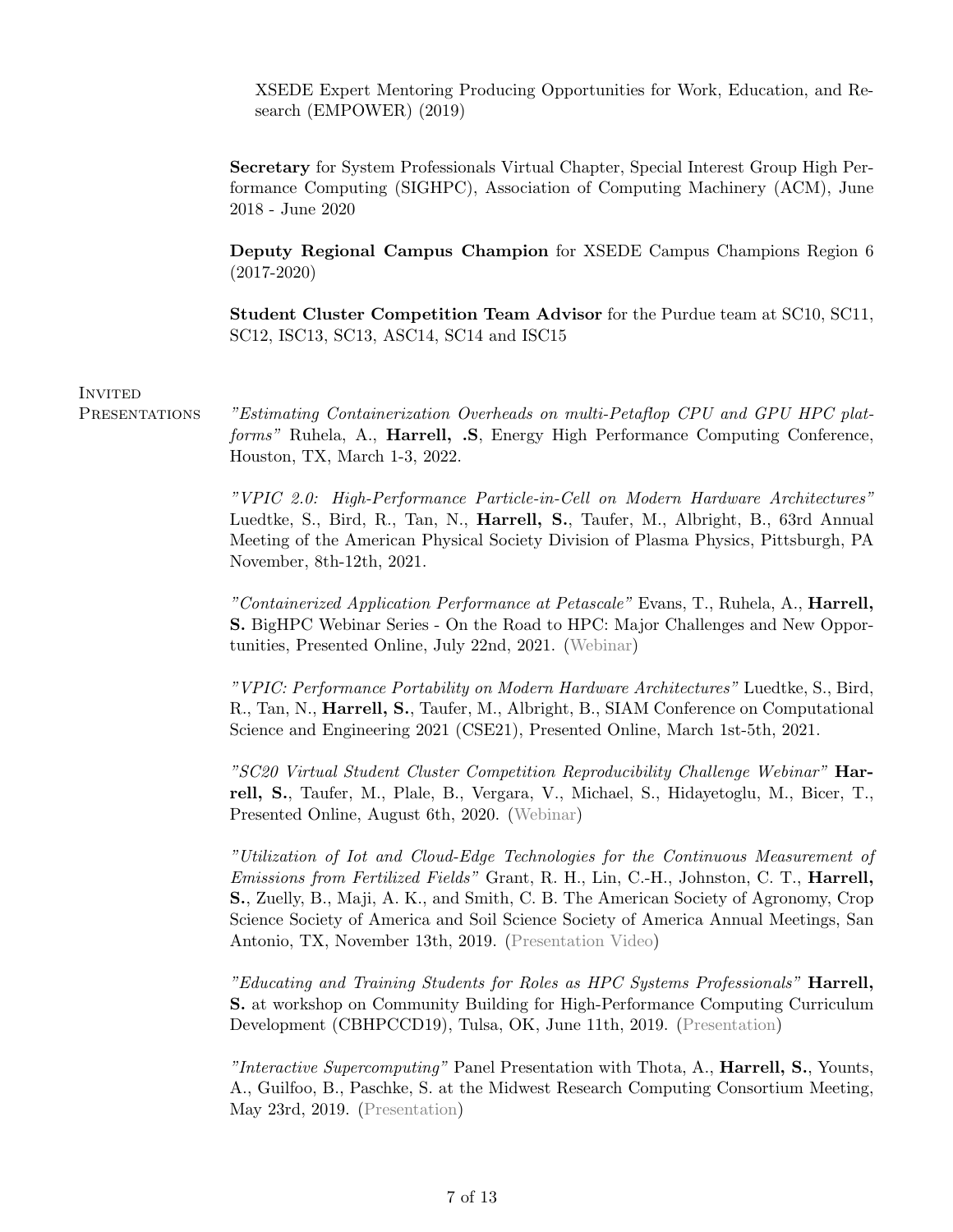"ACM SIGHPC Systems Professionals Virtual Chapter (HPCSYSPROS) Overview" Harrell, S. CaRCC Ecosystem Workshop. St Louis, MO. April 9th-10th, 2019. [\(Pre](https://teknikal.org/resume/pub/SIGHPCSYSPROS-EcosystemWorkshop.pdf)[sentation\)](https://teknikal.org/resume/pub/SIGHPCSYSPROS-EcosystemWorkshop.pdf)

"Student Cluster Competition Reproducibility Challenge: A Brief History Panel Presentation" Taufer, M., Heroux, M., Gamblin, T., Harrell, S., Fursin, G. The 1st Workshop on Reproducible, Customizable and Portable Workflows for HPC. Dallas, TX. November 11th, 2018. [\(Presentation\)](https://teknikal.org/resume/pub/StudentClusterCompetitionReproducibilityChallenge_ABriefHistory.pdf)

"Mentoring Undergraduates Through Competition Panel Presentation" Gorda, B., Chou, J., Hartman-Baker, R., Smith, D., Shi, X., Harrell, S. at the 2015 ACM/IEEE International Conference for High Performance Computing, Networking, Storage and Analysis, SC15, Austin, TX, November 15th-20th, 2015. [\(Presentation\)](https://teknikal.org/resume/pub/MentoringUndergraduatesThroughCompetition-Purdue.pdf)

UNREVIEWED Kitson, J., Harrell, S. "Plasma Meets Portability: A journey to performance, porta-PUBLICATIONS bility, and productivity in a Particle-in-Cell physics code", Los Alamos National Laboratory 18th Annual Student Symposium, August 1st, 2018. [\(Poster\)](https://teknikal.org/resume/pub/PlasmaMeetsPortabilityPoster.pdf)

> Mitra, S., Javagal, S., Gamblin, T., Moody, A., Harrell, S., Bagchi, S. Cluster Workload Analytics Revisited., DSN 2016: The 46th Annual IEEE/IFIP International Conference on Dependable Systems and Networks, Toulouse, France, June 28th-July 1st, 2016. [\(Fast Abstract\)](https://hal.archives-ouvertes.fr/hal-01316530/document)

> Baldwin, M., Cook, S., Shin, J., Harrell, S. "Visualization of Weather Information Using a Scalable Database", Second Symposium on High Performance Computing for Weather, Water, and Climate, New Orleans, LA, January 10th-14th, 2016. [\(Poster\)](https://teknikal.org/resume/pub/VisualizationOfWeatherInformationUsingAScalableDatabase.pdf)

> Cook, S., Harrell, S. "Creating a Scalable Database for Weather Research" XSEDE15, St. Louis, MO, July 26th-30th, 2015. [\(Poster\)](https://teknikal.org/resume/pub/CreatingAScalableDatabaseForWeather.pdf)

> Harrell, S., Cotton, B., Baldwin, M., Howard, A. "Developing a Scientific Computing Cluster Course for the Undergraduate Curriculum.", Summit for Educators in System Administration, Washington D.C., November 3rd-8th, 2013. [\(Poster\)](https://teknikal.org/resume/pub/DevelopingScientificComputingClusterCourse.pdf)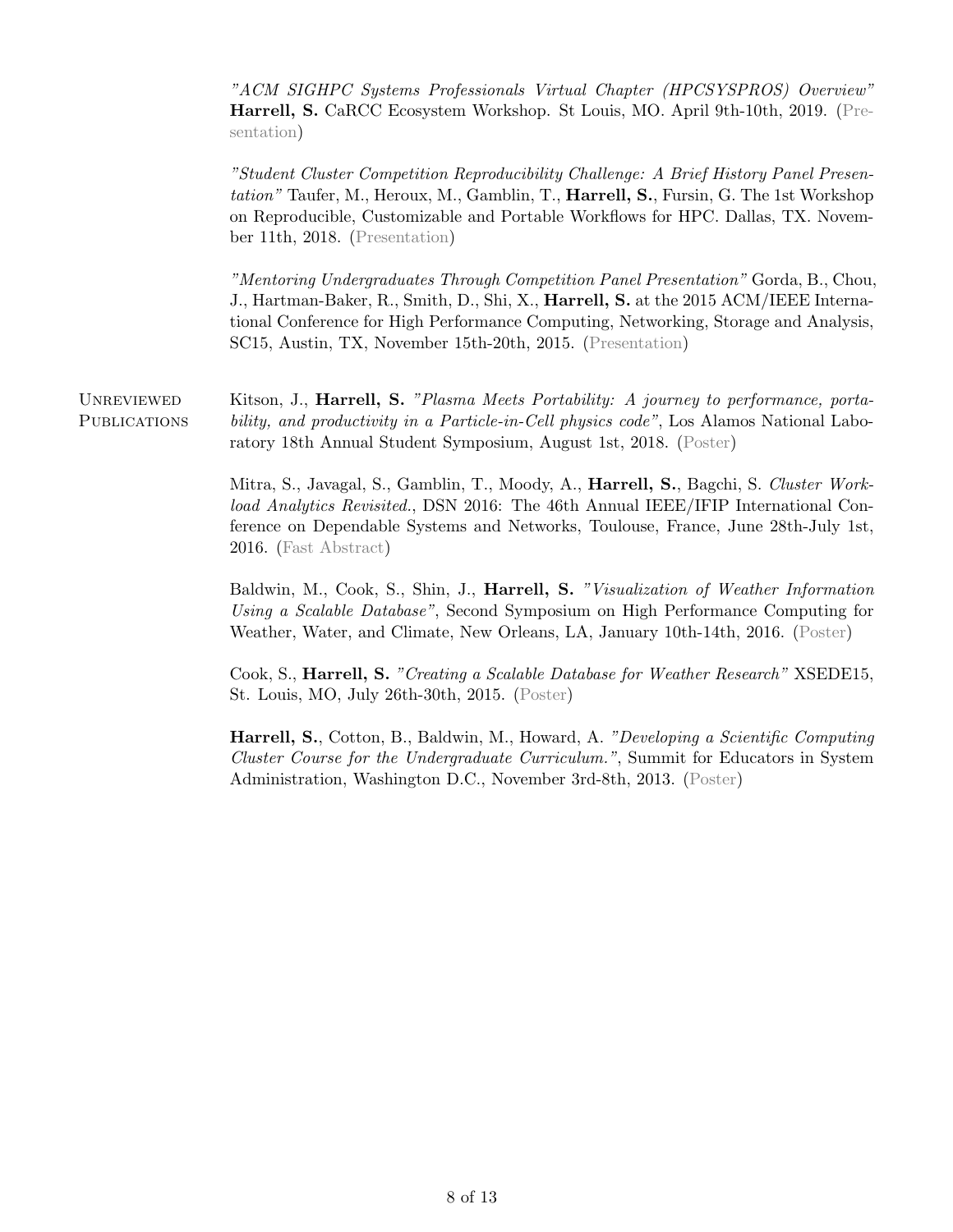# Instruction University Courses

Lab in Atmospheric Science EAPS 230, Purdue University, Fall 2015

Cluster Challenge EAPS 391, Purdue University, Spring 2014, Fall 2014, Spring 2015

Advanced Scientific Computing EAPS 591, Purdue University, Fall 2015

Forecast Verification EAPS 591, Purdue University, Fall 2012

Scientific Computing EAPS 391, Purdue University, Spring 2012, Spring 2013

# Tutorials

Modern HPC Tools, High-performance Computing on Frontera, Texas Advanced Computing Center, March 3rd, 2022

Containerization at Petascale on CPU and GPU Architectures in Practice, Applied Parallel Programming Institute, Texas Advanced Computing Center, June 3rd, 2021 [\(lab materials\)](https://teknikal.org/resume/pub/ContainerizationAtPetascaleInPractice.pdf)

"Build-A-Cluster Workshop: A Hands-on tutorial session for building a cluster to support parallel scientific computing codes" Harrell, S., Younts, A., Maji A. [\(Pre](https://teknikal.org/resume/pub/Build-A-Cluster-updated.pdf)[sentation,](https://teknikal.org/resume/pub/Build-A-Cluster-updated.pdf) [Tutorial Files\)](https://teknikal.org/resume/pub/buildacluster.zip)

Esceula de Verano Universidad EAFIT, Medellin, Colombia, July 21st-23rd, 2015.

Linux Clusters Institute Workshop on high performance clustered computing, Norman, OK, May 18th-22nd, 2015.

Linux Clusters Institute Workshop on high performance clustered computing, Champaign-Urbana, IL, Aug 4th-8th, 2014.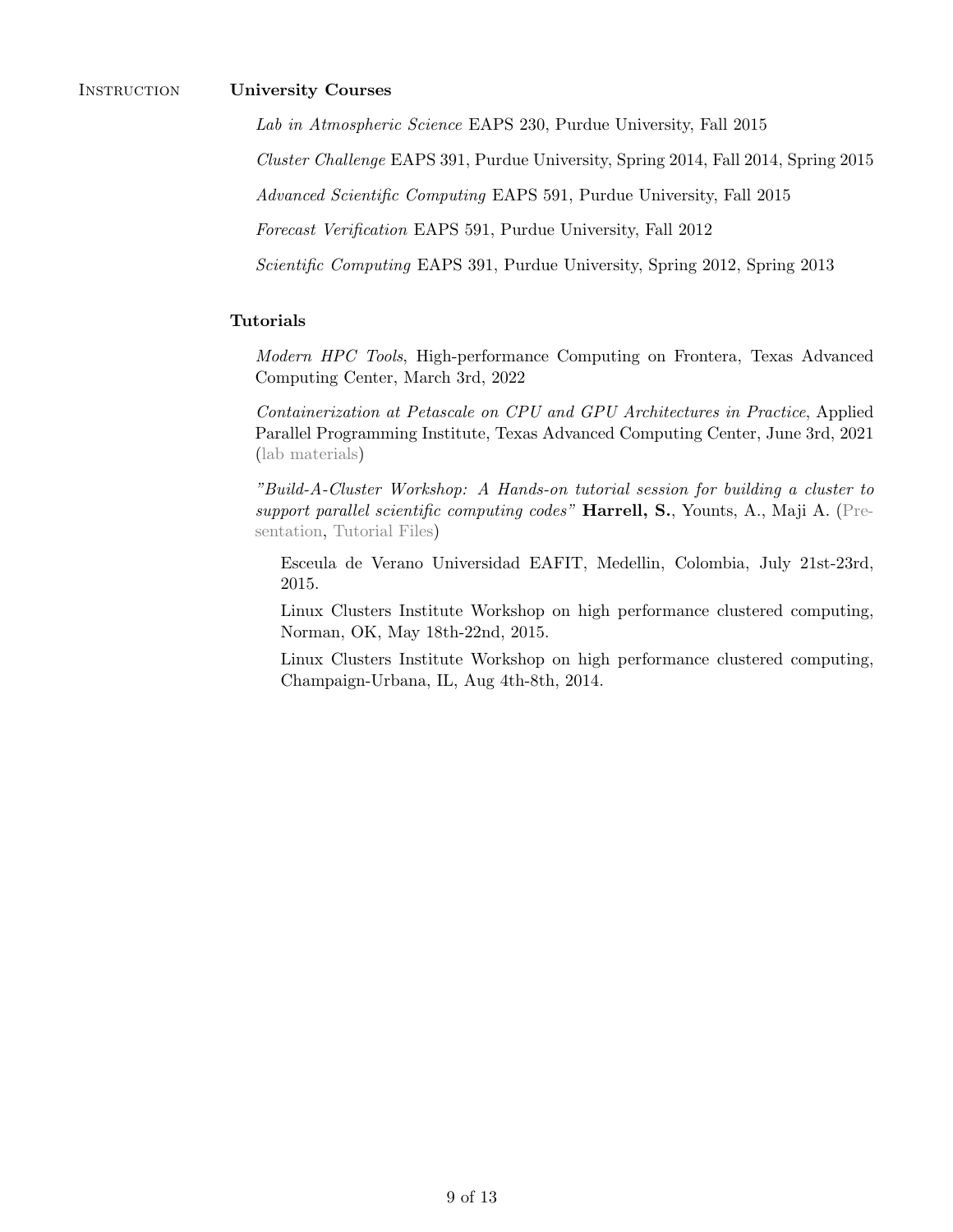# WORK HISTORY **HPC Engineering Scientist**

Texas Advanced Computing Center, Austin, Texas March 2020 - Present

Benchmarked scientific software for future systems and architectures.

Maintained scientific software packages on XSEDE and leadership class clusters.

Wrote and supported multiple grant submissions and awards as Co-PI and senior personnel.

#### Summer Research Intern

Los Alamos National Labratory, Los Alamos, New Mexico May 2018 - August 2018

Benchmarked Kokkos and hand-optimized versions of VPIC on multiple different platforms and accelerators including ARM, NVidia GPU, Skylake and KNL.

Modified the Vector Particle in Cell (VPIC) code to work within the Kokkos performance-portability framework.

Luedtke, S., Albright, B., Yin, L, Bergen, B., Kwan, T., Nystrom, W., Stanier, A., Le, A., Harrell, S. VPIC-Kokkos. Computer Software. https://github.com/lanl/vpic-kokkos. USDOE Office of Science (SC), Advanced Scientific Computing Research (ASCR). 14 Apr. 2022. Web. [10.11578/dc.20220509.3](https://doi.org/10.11578/dc.20220509.3)

#### Senior Computational Scientist

Purdue University, West Lafayette, Indiana April 2014 - March 2020

Designed and implemented specialized research platforms and HPC workflows for faculty and academic departments.

Served as interm manager for the Research Engineering team which is responsible for all faculty-facing research services that Research Computing provides.

Advocated to move HPC into the classroom through resources such as the Scholar Cluster and co-developed curriculum with faculty.

Assisted with prose, architecture design and benchmarking on multiple grant submissions as Senior Personnel and Co-PI.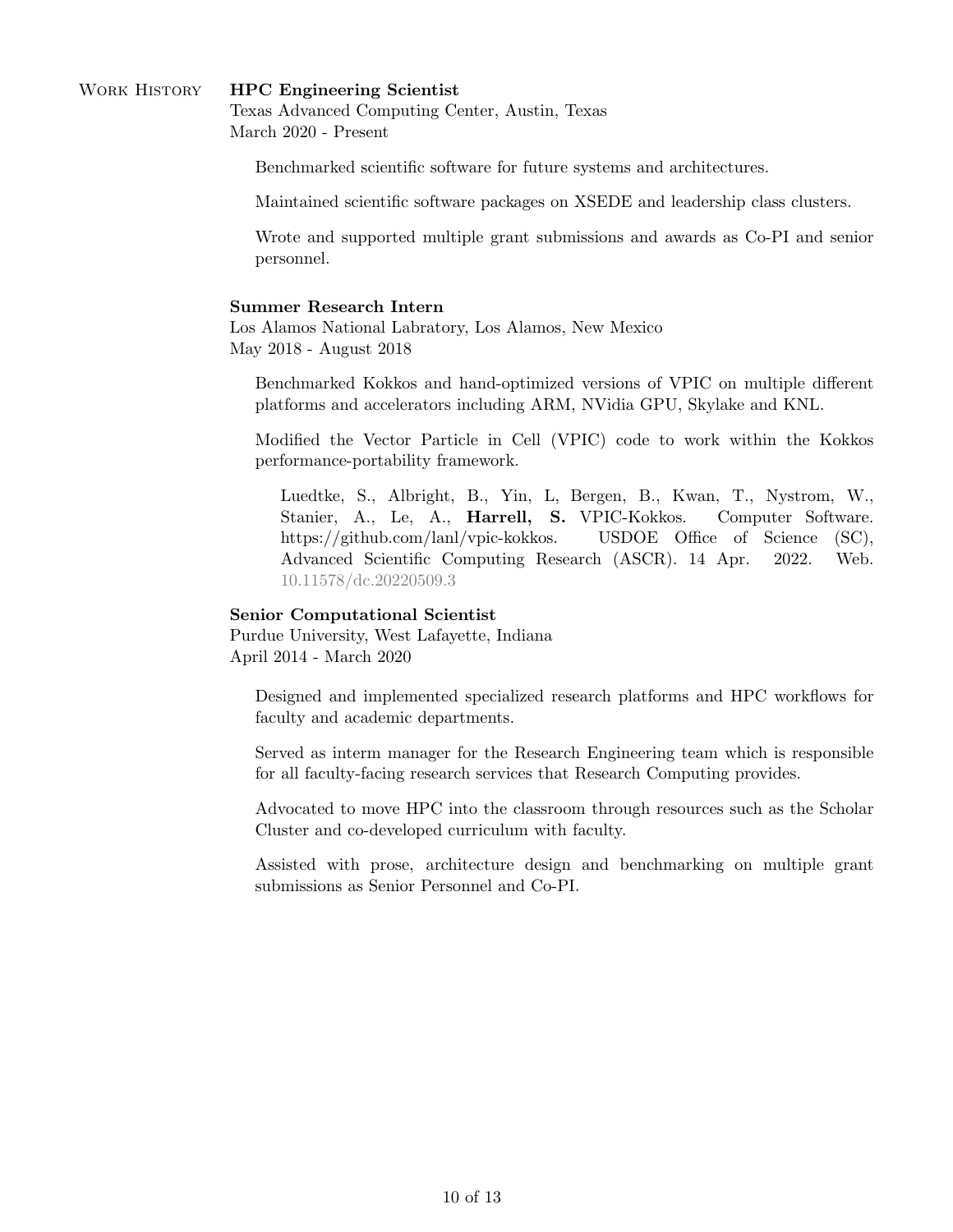### Senior HPC Systems Administrator

Purdue University, West Lafayette, Indiana July 2008 - April 2014

Wrote video encoding service that used HPC clusters for classroom video tool, DoubleTake, in Python.

Deployed and maintained many Top500 computational research resources with other members of my team including Conte, Carter, Coates, and others.

Created managed desktop image based on Ubuntu and cfengine for scientific research developers.

Wrote open source DNS management system in Python, leading a team of 4, for Purdue's DNS environment.

## Linux System Administrator

Google, Mountain View, California April 2006 - June 2008

Wrote data-center automation including SSH key management, database interfaces, virtualization automation, power management, Linux installation and command line tools in Python.

Primary code reviewer and unit/regression test author on the team.

Administrated internal development Linux cluster.

Planned and helped implement 500+ machine data-center build-outs and moves.

Installed, diagnosed, maintained, and repaired hardware broken machines in internal cluster.

### Audio Engineer

Omega Institute, Rhinebeck, New York March 2004 - November 2005

Setup live sound systems and recording rigs for concerts and lectures.

Recorded conferences and musicians for reproduction and sale.

Mixed live house sound for musicians and faculty.

Recorded and edited lectures and music in Protools for quality and content.

Designed and deployed a large wireless 802.11b/g network over three acres of dense foliage.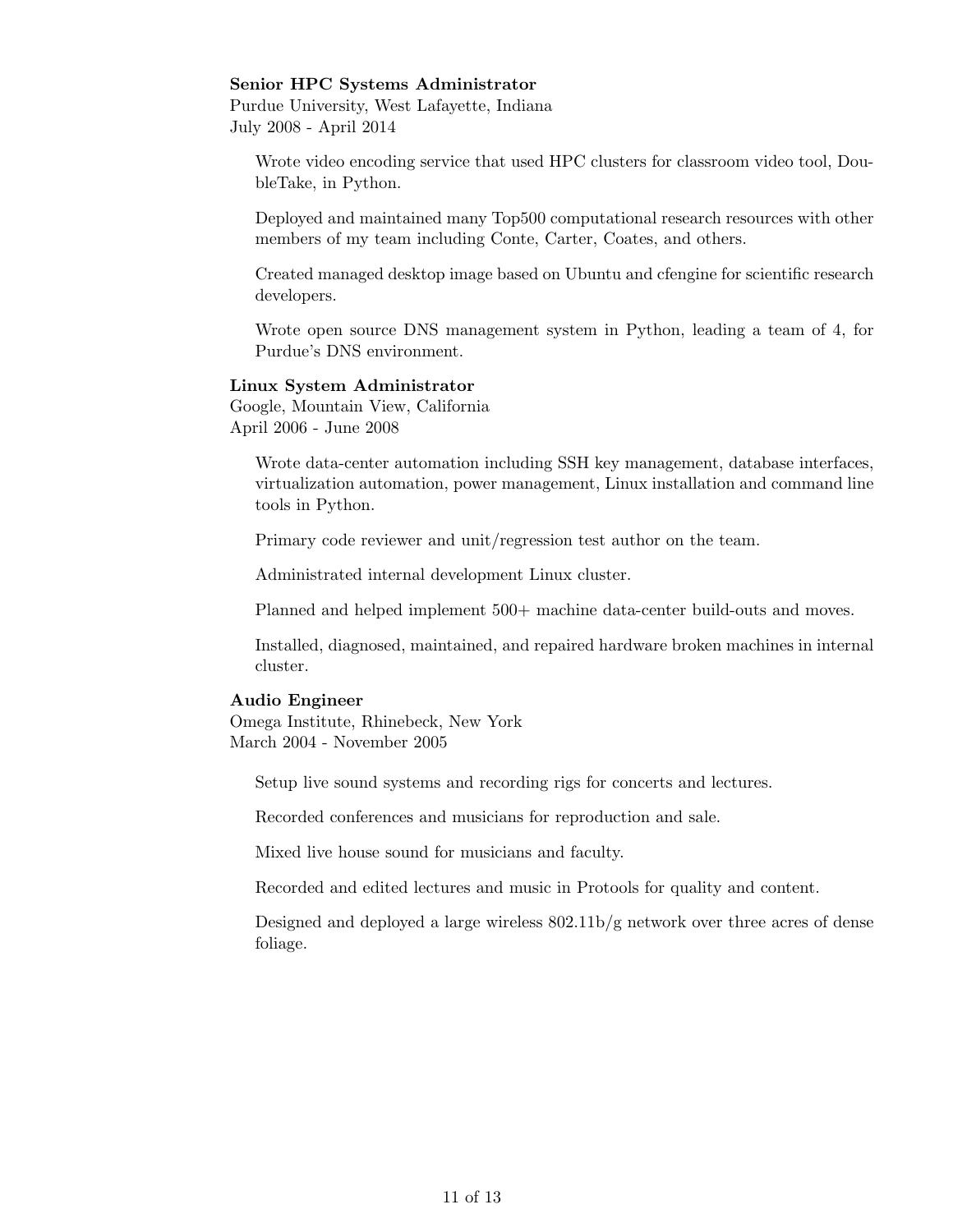# Linux Engineer (contract)

Roving Planet (defunct), Denver, Colorado September 2003 - December 2003

Created micro Linux image for appliance firewall.

Developed install and boot processes for diskless appliances.

Integrated new boot and configuration processes into existing automatic install and configuration scripts.

## Linux System Administrator (contract)

Alliente (defunct), Sunnyvale, California September 2003 - December 2003

Implemented and maintained production and development environment monitoring.

Built and maintained all incoming mail servers.

Assisted in live co-location and platform migration.

24/7 on-call support for all production Linux machines.

# QA Analyst (contract)

Sony Computer Entertainment of America, San Mateo, California March, 2002 - May, 2002

Organized, designed and implemented network and security test plans for the PS2 Network Adapter.

Implemented multiple network testing environments for the testing of the PS2 Network Adapter.

Tested network and gameplay of PS2 titles.

# Technical Support Representative (contract)

Electronic Arts, Redwood City, California September, 2001 - March, 2002

Answered customer queries concerning Westwood, Origin, and Maxis games on Windows and DOS platforms via incoming phone calls and e-mails.

Researched bugs and problems with games to find suitable workarounds.

Tested gameplay of new EA titles.